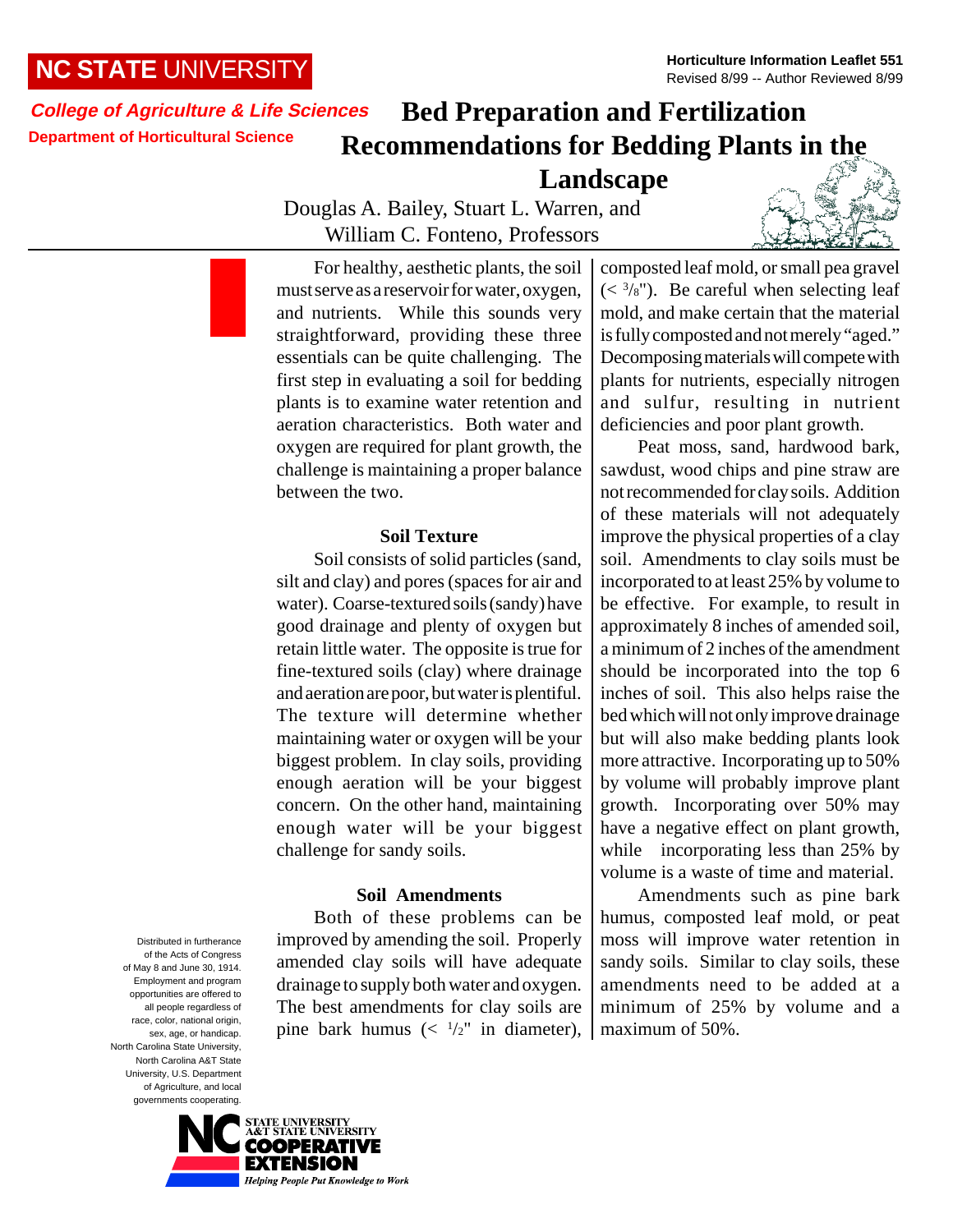### **Water Infiltration and Irrigation Calculations**

Infiltration is the rate of water movement into the soil. Typical infiltration rates for four soil types are listed in Table 1. This table provides a rough idea of the rate you can use for your irrigation system before water begins to run off instead of being absorbed by the soil. These rates should not be exceeded as the extra water drains off and is wasted. Clay soils have infiltration rates that are 4 to 20 times slower than sands. Of course, this will change after amendment, but a sandy soil will always have a higher rate of infiltration compared to clay.

A second important issue concerning irrigation is how long it takes for the water to drain from the soil, allowing oxygen to return. Without adequate drainage between irrigations, there will be little oxygen in the soil. A clay soil will take longer to drain and re-aerate than a sandy soil. Bedding plants grown in a clay soil that has been properly watered may not have to be watered more than once a week. This will vary with time of year, sun or shade, plant growth, and other environmental factors. However, bedding plants grown in a sandy soil may have to be watered 2 to 3 times a week. Subsoil compaction or the presence of a hard pan beneath the bed can also affect water drainage and soil aeration. It may be necessary to deep till beds to break up the subsoil and increase drainage rate.

#### **Bedding Plant Nutrition**

Compared to woody plants, bedding plants have very limited root systems so it is critical that nutrients (excluding nitrogen) be distributed uniformly throughout the soil. This requires planning prior to bed preparation to determine what nutrients are needed and in what quantity.

A soil test is the only way to determine if phosphorus, potassium, calcium, or magnesium must be added or if a pH adjustment is needed. Without a soil test, any application of fertilizer could be detrimental to the landscape. Overapplication or application of unneeded

*Table 1. Typical infiltration rates for 4 common soil types.*

| Soil type           |      | Infiltration rate<br>(inches/hour) |    |  |  |
|---------------------|------|------------------------------------|----|--|--|
| Sands               |      | > 0.8                              |    |  |  |
| Sandy & silty soils | 04   | tΩ                                 | 08 |  |  |
| Loams               | 02   | tΩ                                 | 04 |  |  |
| Clay soils          | 0.04 | tΩ                                 | 02 |  |  |

materials could result in salt injury to plants, cause nutrient imbalances unsuitable for plant growth, and is environmentally unsound. Contact your county extension agent for soil sampling boxes and proper sampling procedures. Soil samples should be taken after amendments to improve aeration and/or drainage have been incorporated into the beds. If test results indicate nutrient or pH adjustments are needed, follow the application recommendations given below.

**Phosphorus** and **calcium** move very slowly through the soil profile so to be most effective they should be incorporated into the top 6 to 10 inches. These elements can be surface applied but the nutrients will not be as readily available to the plants and will be less effective. It is impossible to tell how much calcium and phosphorus are required without a soil test. However, because most North Carolina soils are low in phosphorus, it is usually safe to add 1 to 2 lbs of  $\mathrm{P}_\mathrm{2}\mathrm{O}_\mathrm{s}$  per 1000 ft<sup>2</sup>. For soil incorporation of phosphorus, triple superphosphate (0-46-0) is recommended. For 1 to 2 lbs of  $P_2O_5$ , incorporate 2 to 4 lbs of triple superphosphate per  $1000$  ft<sup>2</sup> of bed area. Diammonium phosphate (18-46-0 or 16-48-0) is the most soluble phosphorus source and should be used if phosphorus is applied to the surface. For 1 to 2 lbs  $P_2O_5$ , apply 2 to 4 lbs of diammonium phosphate per 1000 ft2 of bed area. This will also supply 0.4 to 0.8 lbs of nitrogen per  $1000$  ft<sup>2</sup>.

Guessing at the amount of calcium to apply without a soil test is inadvisable, for two reasons. First, it is possible to get too much calcium in the soil which can lead to potassium and magnesium deficiency, and second, many sources of calcium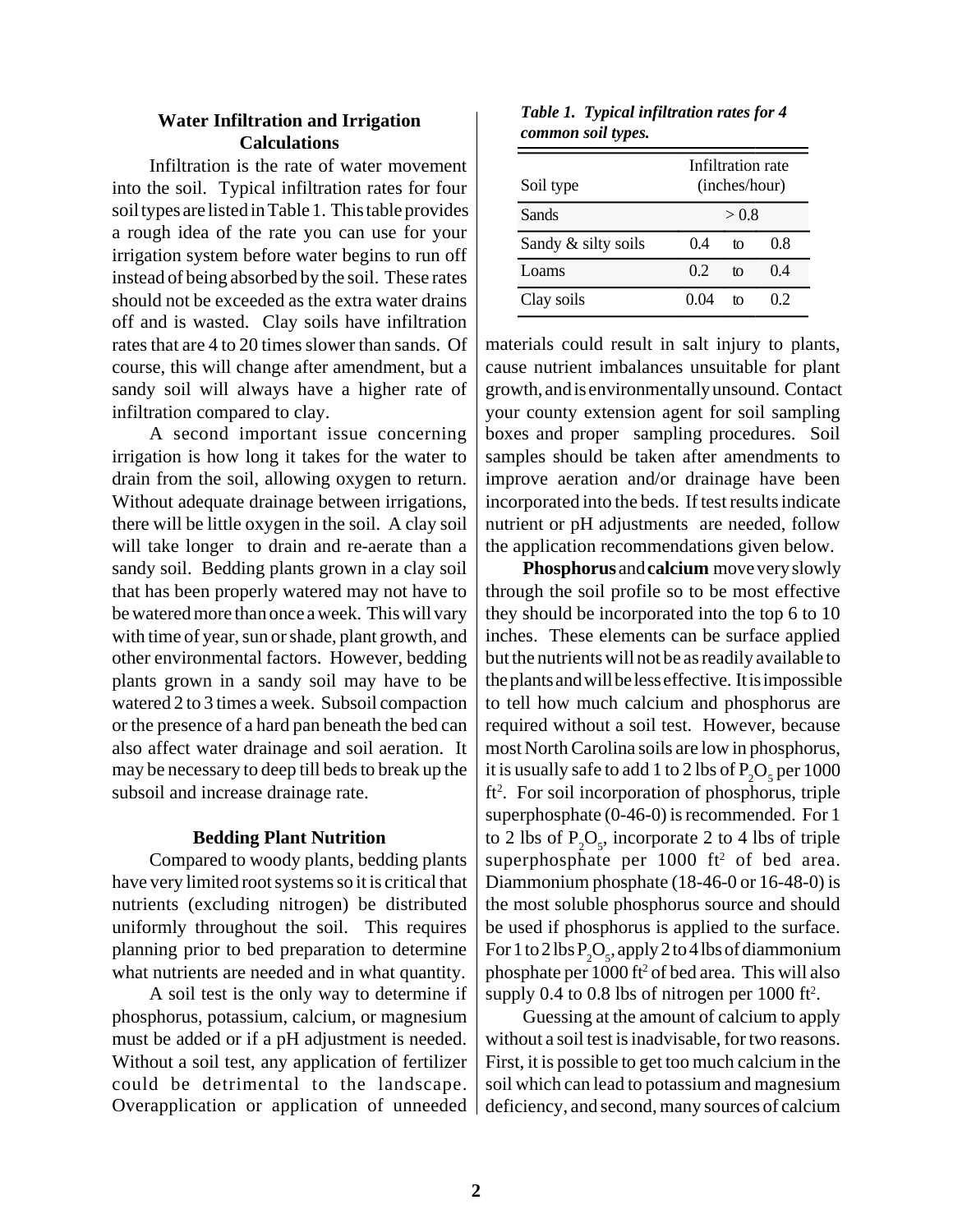such as calcitic and dolomitic limestone raise soil pH. A high pH can cause many other problems such as making some nutrients unavailable to plants. If calcium is low but a pH change is undesirable, gypsum  $(CaSO_4:2H_2O)$  can be incorporated into the soil prior to planting. A soil test is the best way to make fertilizer applications most cost-efficient.

**Magnesium** may be deficient, especially in low pH soils. If magnesium levels and soil pH are low, dolomitic limestone can be used to raise the pH and supply the needed magnesium. To add magnesium without affecting the pH, Epsom salts ( $MgSO<sub>4</sub>$ ; 7H<sub>2</sub>O) can be applied, either as a soil incorporation or as a soil drench. A soil incorporation of granular Epsom salts is the method of choice for application during bed preparation, while a soil drench with an Epsom salt solution is used if magnesium is needed and plants are already in place. If magnesium is needed, the general rate for Epsom salts is 10 lbs per 1000 ft<sup>2</sup> of bed area for dry application or 4 lbs per 100 gallons of water for a soil drench applied at 250 gallons per 1000 ft2 of bed area (1 quart per square foot of bed area).

The soil **pH** for bedding plants should be between 5.5 and 6.5. An approximate pH can be

*Table 2. Approximate amount of ground limestone needed to increase the pH of the upper 7 inches of 5 soil types to 6.5.*

|                                  | pH Range                                |     |     |     |  |
|----------------------------------|-----------------------------------------|-----|-----|-----|--|
|                                  | 4.5                                     | 5.0 | 5.5 | 6.0 |  |
|                                  | to                                      | tΩ  | to  | to  |  |
|                                  | 4.9                                     | 5.4 | 5.9 | 6.4 |  |
| Soil texture<br>(upper 7 inches) | Lime to apply<br>(lbs/1000 square feet) |     |     |     |  |
| Sand                             | 115                                     | 92  | 69  | 23  |  |
| Loamy sand                       | 138                                     | 115 | 92  | 46  |  |
| Sandy loam                       | 184                                     | 138 | 115 | 69  |  |
| Clay loam and loam               | 230                                     | 184 | 138 | 92  |  |
| Clay and silty clay              | 270                                     | 230 | 184 | 92  |  |

Lime recommendations are based on using a ground limestone with a neutralizing value of 90%.

determined on site by using a portable pH meter. Mix one volume of soil with two volumes of distilled water, stir, allow to stand for 30 minutes, then read the pH. As with soil testing for fertilizer needs, amendments to improve aeration and/or drainage should be applied prior to testing soil pH. Table 2 presents some approximate amounts of ground limestone needed to increase the pH of five soil types. These values are only representative and should not be taken as recommendations. Limestone should be incorporated into the upper 7 inches of the bed for effective pH adjustment. If the pH must be lowered, elemental sulfur can be incorporated into the soil (Table 3). If only a small decrease in pH is required, acid-forming fertilizers such as ammonium nitrate can be used as a nitrogen source (Table 4).

*Table 3. Approximate amount of ground sulfur needed to decrease the pH of the soil to 6.5.*

|              | pH Range                                           |           |           |           |  |
|--------------|----------------------------------------------------|-----------|-----------|-----------|--|
|              | 7.0<br>8.1<br>7.6                                  |           | 8.6       |           |  |
|              | to                                                 | to        | to        | to        |  |
|              | 7.5                                                | 8.0       | 8.5       | 9.0       |  |
| Soil texture | Sulfur to apply<br>$(lb/1000 \text{ square feet})$ |           |           |           |  |
| Sandy soils  | $9 - 13$                                           | $22 - 34$ | $34 - 45$ | $45 - 68$ |  |
| Clay soils   | 18–22                                              | $34 - 45$ | $34 - 45$ |           |  |

Sulfur recommendations are based on using a ground sulfur material containing 95% S.

**Potassium** can be surface applied, if needed. If soil test results are not available, then a rule of thumb is to apply 1 to 3 lbs  $K_2O$  per 1000 ft<sup>2</sup>. However, it is possible to over apply potassium which can lead to deficiencies of other nutrients, particularly magnesium. To apply 1 to 3 lbs  $K_2O$ , use 1.7 to 5 lbs of muriate of potash (potassium chloride), 2.3 to 6.8 lbs of potassium nitrate, or 2.1 to 6.3 lbs of potassium sulfate per  $1000$  ft<sup>2</sup>. Muriate of potash has a salt index of 114 which is very high and should be used with caution.